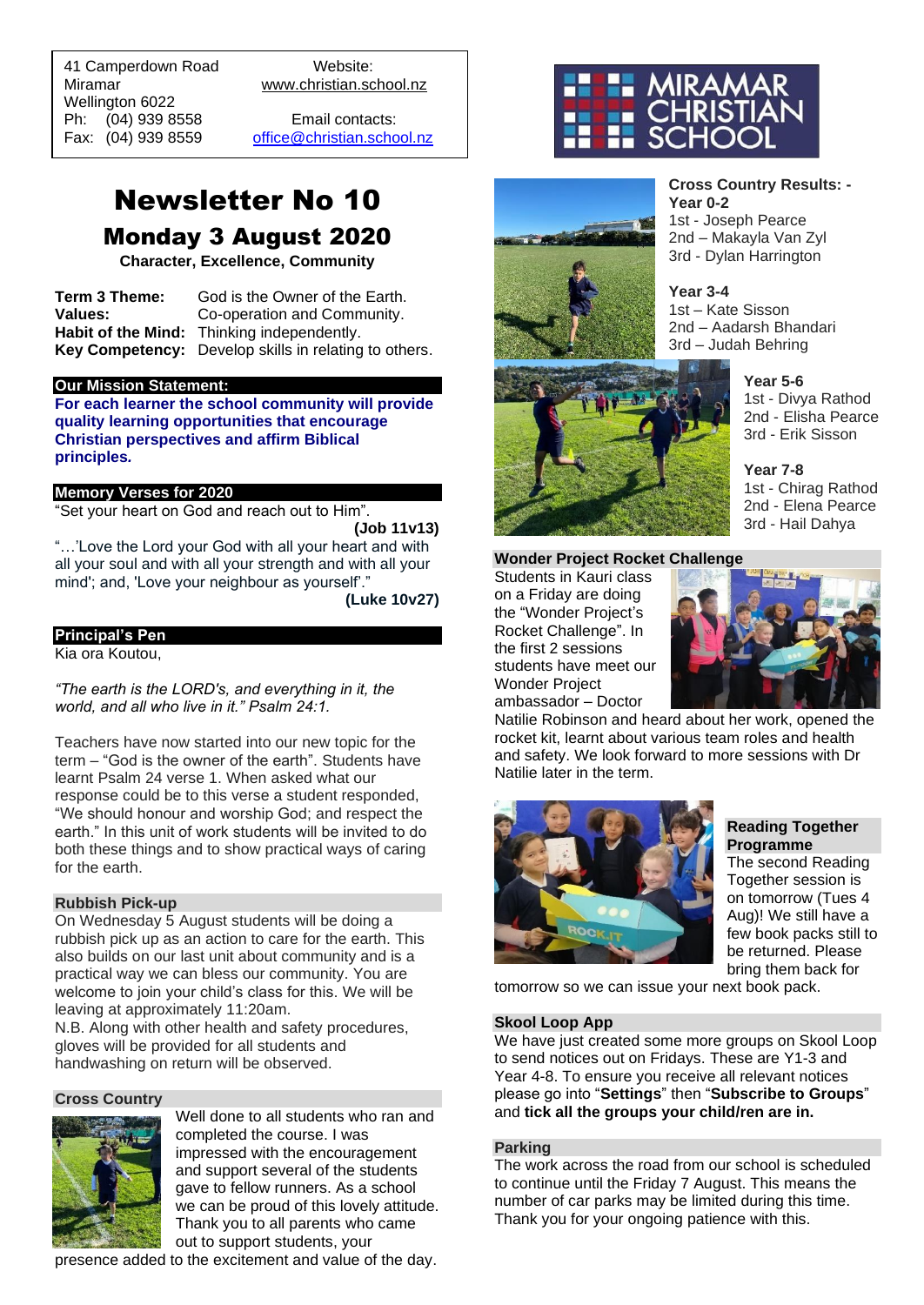# **Open Day**

Please note we are having an Open Evening from 6-7 pm on Thursday 20 August. Please pass this information on to anyone who may be interested in finding out more about our school.

# **Prayer**

#### **Praise**

- For the opportunity to provide Christian schooling in Wellington.
- For the life and joy that children bring.
- For answers to prayers.

# **Prayer**

- That God will grant students the ability to synthesis their learning about communities and apply it to life.
- For God's wisdom, anointing and blessing on the work of our, Principal, teaching staff, office manager and children.
- That God would continue to make Miramar Christian School visible in the community especially.
- For the fliers explaining that we have Year 7-8 dropped into school and kindergartens/pre-school fliers for to be effective in drawing people who are interested in seeking Christian education for their children.
- That we as a Christian School Community would find practical ways to help others in our local and wider communities– that we could be a blessing to others.

# **Prayer Students**

• For our prayer students and their families: - **Week 3:** Tanikah, Aisha-Jadah, Raiden **Week 4:** Dylan, Elisha, Erik

We thank you for your on-going support. If you have any questions, please contact me (Kaye Gillies) on 021 293 5390.

> Shalom and Ngā Mihi **Kaye Gillies Principal**



# SCHOOL DIARY

| <b>Every Mon</b>      | Assembly (time to be advised)                  |
|-----------------------|------------------------------------------------|
| <b>Every Wed</b>      | Subway ordered lunch (optional)                |
| <b>Every Tues/Fri</b> | Wheels Day / Wear PE Uniform                   |
| <b>Every Thurs</b>    | Technicraft (Yrs 7-8)                          |
| <b>Every Fri</b>      | Music Lessons, 8:30am - 10:00am                |
| <b>Every Sun</b>      | 10am Gateway Baptist Church - all welcome      |
| Aug                   |                                                |
| Mon 3 Aug             | Assembly 2:20pm                                |
| Tues 4 Aug            | Sports @ ASB 1:20-2:05pm                       |
| Tues 4 Aug            | Reading Together 3:15pm                        |
| Wed 5 Aug             | MCS collecting rubbish in community            |
| Fri 7 Aug             | Yr4-8 Library Visit 11:30am                    |
| Mon 10 Aug            | Shared Assembly 2:30pm                         |
| Tues 11 Aug           | No Sports @ ASB                                |
| Fri 14 Aug            | MCS Ki-ho-rahi-Noni a.m.                       |
| Fri 14 Aug            | Kauri Class - Wonder Projects Rocket Challenge |
| Mon 17 Aug            | Assembly 2:30pm                                |
| Mon 17 Aug            | BoT Mtg, 6:30pm, Rm 4                          |
| Tues 18 Aug           | No Sports @ ASB                                |
| Tues 18 Aug           | Reading Together 3:15pm                        |
| Fri 21 Aug            | Heart Foundation - Food a.m.                   |
| Fri 21 Aug            | Kauri Class - Wonder Projects Rocket Challenge |
| Mon 24 Aug            | Teacher Only Day - No school                   |
| Tues 25 Aug           | Sports @ ASB 1:20-2:05pm                       |
| Fri 28 Aug            | Mufti Day (bring a gold coin)                  |
| Fri 28 Aug            | Kauri Class - Wonder Projects Rocket Challenge |
| Mon 31 Aug            | Shared Assembly 2:30pm                         |
| <b>Sep</b>            |                                                |
| Tues 1 Sep            | Sports @ ASB 1:20-2:05pm                       |
| Fri 4 Sep             | Kauri Class - Wonder Projects Rocket Challenge |
| Mon 7 Sept            | Assembly 2:30pm                                |
| Tues 8 Sept           | Sports @ ASB 1:20-2:05pm                       |
| Tues 8 Sept           | Reading Together 3:15pm @ Miramar Library      |
| Fri 11 Sept           | Kauri Class - Wonder Projects Rocket Challenge |
| Sat 12/Sun13 Sept     | NZ Govt Election Booth @ MCS                   |
| Mon 14 Sept           | Shared Assembly 2:30pm                         |
| Tues 15 Sept          | Sports @ ASB 1:20-2:05pm                       |
| Fri 18 Sept           | Yr4-8 Library Visit 11:30am                    |
| Sat 19 Sept           | NZ Govt Election Booth @ MCS                   |
| Mon 21 Sept           | Assembly 2:30pm                                |
| Mon 21 Sept           | BoT Mtg, 6:30pm, Rm 4                          |
| Tues 22 Sept          | Sports @ ASB 1:20-2:05pm                       |
| Fri 25 Sept           | Mufti Day (bring a gold coin)                  |